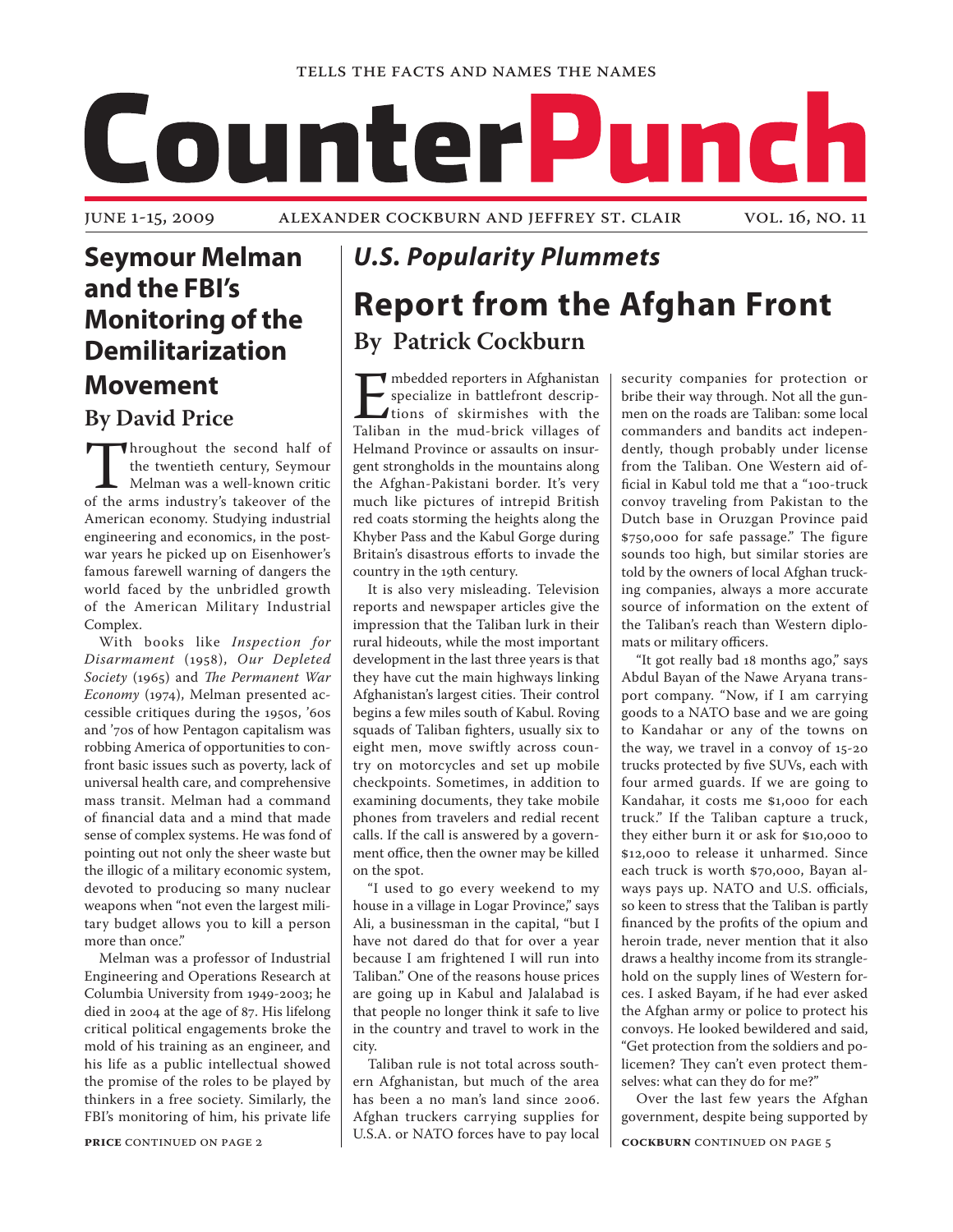and public advocacy shows the role the FBI has long fulfilled as enforcer of the American corporate status quo.

In response to my Freedom of Information Act request, the FBI recently released 219 pages of Melman's FBI file, which records how the mid-20<sup>th</sup> century FBI conceived of those challenging the economic sustainability of militaryindustrial capitalism as likely enemies of state.

The FBI first investigated Melman in 1955-56 as part of a standard background check for his work as a consultant for Senator Harley Kilgore's Senate Subcommittee on Copyrights, Patents and Trademarks. The Bureau learned that during 1939-40 Melman traveled in Europe and Palestine. The FBI showed concerns over his past membership in the American Student Zionist Federation but did not discover that Melman had been involved in Avukah, a socialist Zionist student movement that put him in contact with linguist Zellig Harris, who later supervised his World War II work for an Army Specialized Training Program (ASTP) language project. When the FBI interviewed Zellig Harris in January 1956, as part of this employee background check, he did not mention any political connections with Melman,

## **CounterPunch**

EDITORS **Alexander Cockburn Jeffrey St. Clair**

> ASSISTANT EDITOR **Alevtina Rea**

BUSINESS **Becky Grant Deva Wheeler**

#### DESIGN **Tiffany Wardle**

#### **COUNSELOR Ben Sonnenberg**

CounterPunch PO Box 228 Petrolia, CA 95558 1-800-840-3683 counterpunch@counterpunch.org www.counterpunch.org All rights reserved.

**PRICE** CONTINUED FROM PAGE 1 **that instead only reporting that "Melman was that FBI then learned that Melman had** introduced to him by an undergraduate student at [University of Pennsylvania] in 1941. Melman later wrote [Harris] asking if he had some work he could do. Melman knew the Arabic language and in that the university was handling ASTP, he hired Melman to give lectures … and he considered him to be of good character, a loyal American and would recommend him for a position of trust."

> The FBI worried that Melman had been hired by Columbia University "at the request of professor Walter Rautenstrauch, who was described as having been in several Communist Party front groups and who was one of the principals involved in the Communist conspiracy to subvert the Methodist Church for Communist purposes." Melman was finally cleared to work for

## **The FBI's monitoring of Melman, his private life and public advocacy shows the role the Bureau has long fulfilled as enforcer of the American corporate status quo.**

Senator Kilgore's committee, but concerns raised in this investigation were added to his file where they echoed for decades.

In 1959, the FBI learned that Melman conferred with Nikolai Smelyakov, Soviet president of the Amtorg Trading Company, during the latter's U.S. visit. In this 1959 investigation of Melman, the FBI's suspicions multiplied after they learned that the previous year he had published a book entitled *Inspection For Disarmament*, advocating nuclear disarmament. Melman's work on nuclear disarmament kept the FBI's attention for decades.

Already, a year earlier, in 1958, one FBI informer (a former Communist Party member) reported that an unidentified Columbia professor had said that the Committee for the Study of Peace and War, a committee led by Melman at Columbia, "had discussed a plan to smuggle 'fake hydrogen bombs' into the U.S. and Russia in order to demonstrate how insecure the world is today." When

been scouting industrial machine shops, they seemed to think this activity might be related to these reports of efforts to build a fake hydrogen bomb – as if this might be the only reason that an industrial engineer might seek out an industrial machine shop.

In 1960, an employee of the Library of Congress wrote to FBI director, J. Edgar Hoover, to report some private correspondence he'd had with Melman regarding a manuscript on automation in the USSR. This library employee told Hoover that in a recent article Melman advocated what he considered to be pro-Soviet views on industrialization. This informer added that an unnamed colonel, working at the Pentagon, was so angered by Melman's article that he considered placing a rebuttal in the *New York Times*. But with the able assistance of this librarianinformer, the colonel found a far more satisfying means of attacking Melman: by raising the issue of Melman's loyalties with the FBI. This colonel worried that "in view of Melman's position as a professor at Columbia University … [Melman's] views might have a dangerous influence on the students there." In later years, the FBI would recycle this disgruntled colonel's complaint that Melman's article was "an espousal of the Communist Party line." This recycling of an attack by a critic shows a fundamental danger of these FBI files, where a single biting comment, or a baseless speculation, takes on an eternal life of its own, often re-spun in files until speculations become presented as facts.

As Melman began publishing books written for the American public on the negative effects of the Cold War military spending, the FBI assigned employees in its Central Research Section to read and analyze his work. In reviewing his 1962 book, *The Peace Race,* they found: "Melman believes that underdeveloped nations consider the Soviet economy to be more realistic although they desire freedom. He asks the question 'can we offer to underdeveloped nations a plan which combines (Soviet) economic planning with Western personal freedom?' His answer is: Yes, by industrializing these countries and encouraging the workers to form autonomous, independent organizations which will have a voice in economic decisions." The FBI summarized Melman's argument that the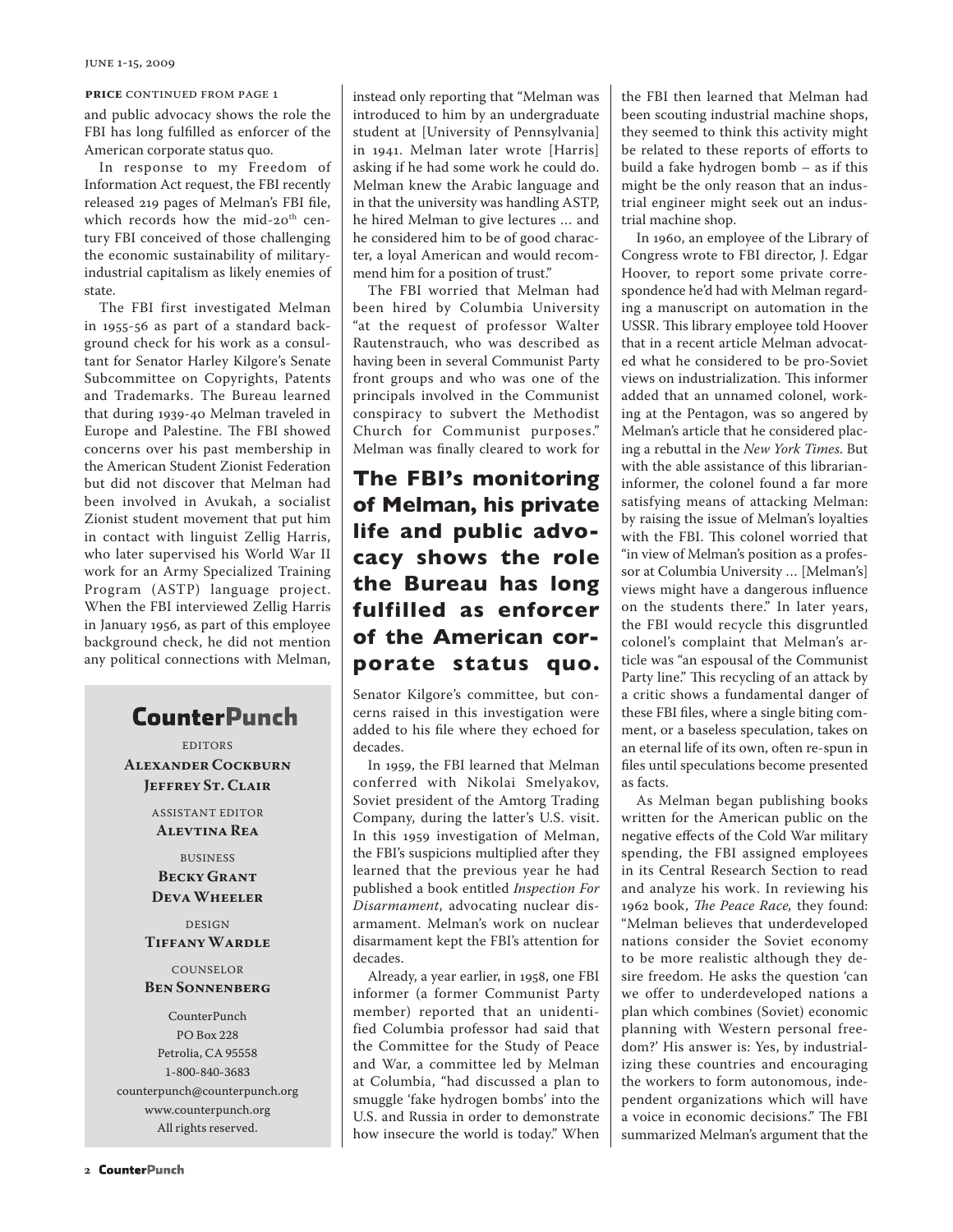# **SPECIAL LEGAL APPEAL**

#### *A Message to CounterPunch readers from Alexander Cockburn and Jeffrey St. Clair*

Last year *CounterPunch* was sued for a report on our website about a defense contractor in Virginia. He sought damages that would have put us out of business.

We stood by our story, and our legal team, headed by our lawyer Jonathan Lubell, mounted an energetic defense.

Earlier this year, minutes before the first full hearing in Superior Court in Washington, D.C., the plaintiff's lawyers announced that their client was dropping his suit.

*CounterPunch* fought back against a powerful opponent and prevailed, but the legal costs have been high: \$34,603.

Our annual budget is always tight, and with this extra expense, the fund drive is a matter of urgency to help cover these legal expenditures.

### **Please contribute what you can for this Special Legal Appeal.**

**Send a check or money order payable to: CounterPunch, P.O. Box 228, Petrolia, CA 95558, or contribute over the phone with a credit card (visa, mc, amex or discover) by calling us toll-free at 1(800) 840-3683 or 1(707) 629-3683 (from outside the U.S.) To contribute online, on our home page, www.counterpunch.org, click the link that says "donations" on the top menu bar. All donations are tax-deductible. Please call if you have any questions.** 

U.S.A. could win the international battle for hearts and minds, if it would engage in unilateral nuclear disarmament. The FBI wrote, "Realizing that the U.S. must have a plan to take care of its industrial capacity after disarmament, professor Melman suggests that the capacity can be used to raise living standards in underdeveloped areas of the U.S., for production for 'public sectors' of the economy, and to industrialize the 'rest of the earth.' The areas of the economy which would be expanded through central government planning would include health functions, transportation, water supply, electricity and natural resources, scientific research and housing." This FBI book critic concluded, "It is quite evident that professor Melman would side-step Patrick Henry's cry 'Give me liberty, or give me death' with the statement: In order to have liberty, there must first be life."

The FBI monitored Melman's interactions with Students for a Democratic Society (SDS) and the Committee for the Sane Nuclear Policy (SANE), Columbia University teach-ins, and his work with Noam Chomsky and Benjamin Spock in opposing the draft for the Vietnam War

and other groups during the 1960s. As the FBI increasingly monitored Melman's public criticism of the Pentagon, one 1964 near-Dadaist file entry simply reads: "The Defense Department recently denied Melman's charges that the United States had stockpiled more than enough nuclear weapons needed for a full scale war." The absurdity of this statement can be seen by considering that the National Resources Defense Council's Archive of Nuclear Data now estimates that 1964 was one of four record high-water-mark years with an estimated record [of?] 30,751 stockpiled U.S. warheads.

A 1967 FBI "Russian Espionage" report claimed that a "KGB officer had regular contact with a very well-known professor in the United States. This professor wrote a book about the economic consequences of disarmament. Source believes his name begins with 'S'; however, the source cannot recall the complete name. This professor's KGB code name is [Mansha]. Source stated that he is not an agent of the KGB, but an individual with whom the KGB has established a trusted relationship." The next month, an FBI informer claimed that "Melman is one

#### Subscription Information

Subscription information can be found at www.counterpunch.org or call toll-free inside the U.S. 1-800-840-3683

#### Published twice monthly except July and August, 22 issues a year.

- 1- year hardcopy edition \$45
- 2- year hardcopy edition \$80
- 1- year email edition \$35
- 2- year email edition \$65
- 1- year email & hardcopy edition \$50
- 1- year institutions/supporters \$100
- 1- year student/low income, \$35

Renew by telephone, mail or on our website. For mailed orders please include name, address and email address (if applicable) with payment. To renew by phone 1-800-840-3683 or 1-707-629 3683. Add \$17.50 per year for subscriptions mailed outside the U.S.A.

**Make checks or money orders payable to:**  CounterPunch Business Office PO Box 228, Petrolia, CA 95558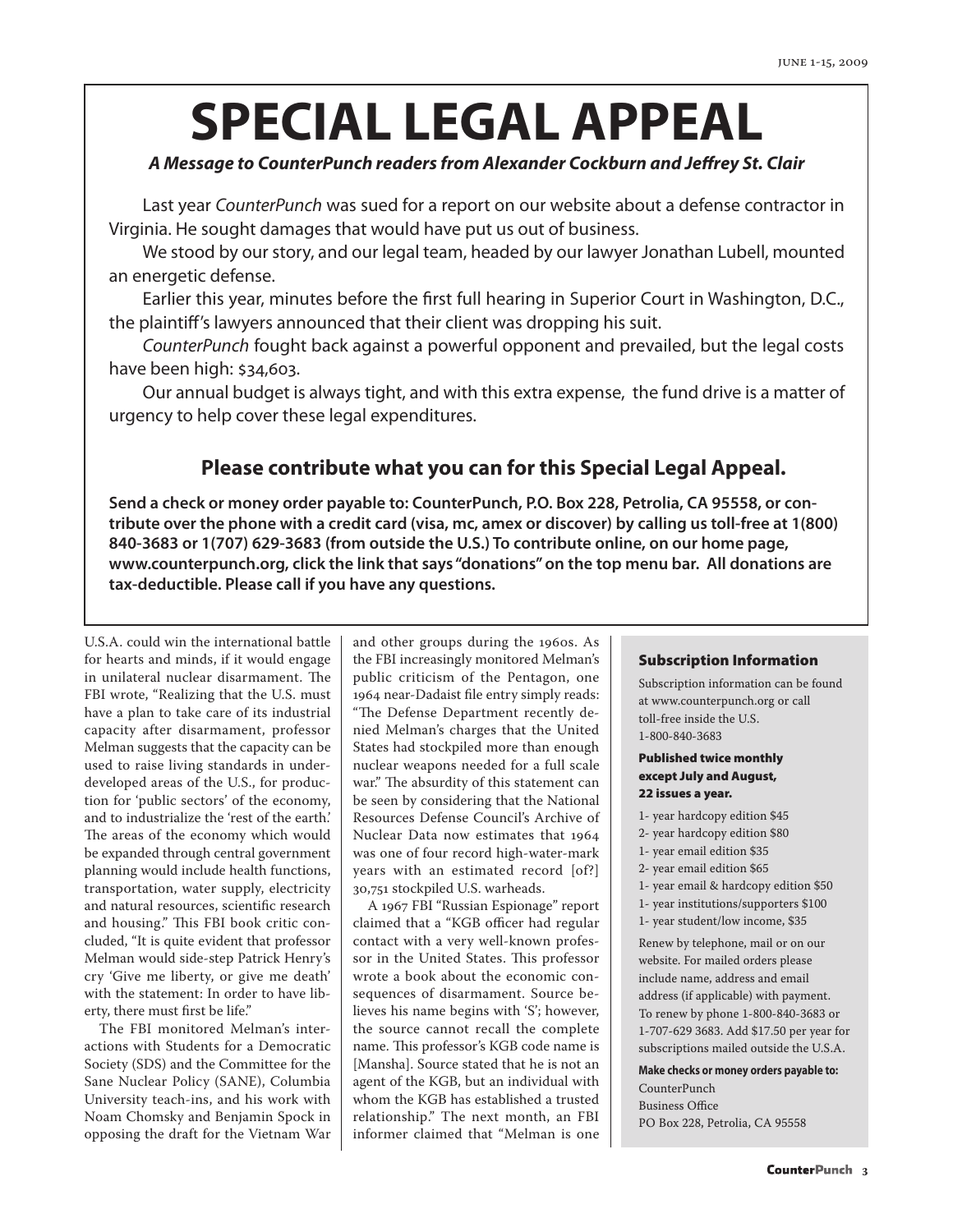#### june 1-15, 2009

of the most dangerous Communists in the U.S. She felt that Melman was an extremely important key in the Communist conspiracy to weaken the U.S. government by fostering unilateral disarmament. According to [this FBI informer] Melman heads a conspiracy to weaken the industrial might of the U.S."

After the FBI collected the sniping comments of FBI informers and disgruntled colleagues, these reports were rehashed within the FBI over the decades until what appeared as speculations in initial reports were reified as facts. Case in point: by 1972, initial 1958 reports that Melman was part of an activist group considering smuggling *fake* hydrogen bombs into the U.S.A. and USSR to demonstrate the insecurity of nuclear states had been transformed into a plot to smuggle *real* hydrogen bombs. As the FBI reported in 1972, "A group at Columbia University discussed plans to smuggle a few hydrogen bombs into the United States and Russia in order to show the potential insecurity of the world. The group was believed to be called the 'Group for the Study of Peace and War' and to be headed by [Melman]."

In early 1968, the FBI interviewed Melman in his university office as part of Attorney General Ramsey Clark's case against Benjamin Spock and the Rev. William Sloan Coffin for conspiring to destroy selective service documents. The FBI told Melman that they were investigating whether he had violated Section 462 or Title 50 of the U.S. Code, outlawing giving aid or abetting others evading draft registration. Melman denied ever directing counseling individuals to resist the draft. The FBI reported Melman "claimed that the constitutionality of Selective Service itself has never been tested in court. It was his opinion that because of the illegality of the Vietnam War certain actions taken by Selective Service could be considered violations of the laws of war. Professor Melman stated that he did not 'approve or condemn' the act of destroying or handing in draft cards to the Department of Justice … He declined to discuss participants in this act."

In 1971, the FBI intercepted, copied and analyzed Melman's correspondence relating to the Pugwash Symposium held in Leipzig – including his visa application and personal correspondence to his wife, Ruth Sager, mailed from

Berlin – filing these intercepts under "International Security." The FBI's last entries in Melman's file discuss information on a Russian exchange student who had Melman as an adviser at Columbia. The FBI planned to interview Russian-American contacts in the student's residence and, upon learning of Melman's contacts with the Soviet student, the FBI fantasized about ways to limit the academic freedom of Melman and others, writing that "the Bureau may wish to discuss with State Department officials at the appropriate time and place the folly of having academic advisors with the reputation of Melman participating in an official East-West Exchange program." The record of the FBI's monitoring of Melman suddenly ends in November 1974, a cutoff consistent with the sudden drop in FBI records of other American dissidents during this period. The paper trail's sudden end is likely related to investigation limits enacted during the post-Watergate moment, when the Church Committee and other Congressional actions installed safeguards limiting the FBI's monitoring of Americans' political activities. While it is unknown what sort of off-the-books domestic FBI investigations continued after the establishment of these mid-'70s safeguards, we do know these safeguards were swiftly obliterated with bipartisan adaption of the Patriot Act in October 2001.

FBI files generate and sustain an internal logic that amplifies suspicion into substance by fetishizing the fragmentary information in the files; creating false gestalts of guilt wherein the repeated shards of rumors are reconstituted in ways that cast shadows of guilt greater than the facts sustain. FBI files from this period frequently manufactured a logic justifying the surveillance of progressives working on issues such as racial equality, disarmament, economic justice as having (as it appears in Melman's file) "espoused some views which have long been popular with the Communist Party and related groups." The FBI simultaneously and repeatedly acknowledged that these individuals have not violated any laws, or, in Melman's case, had "never been identified as a CP member or actively associated with any front groups." But these free ranging FBI investigations were not about investigations of law breaking, they were about monitoring dissent; as such, they mark not only the borders of orthodoxy, they mark effectiveness or the perceived threat of a critique. By this measure, Melman's critique of the economic damage of the American military economy was fairly effective.

Decades ago, sociologist Steven Spitzer argued that the determinant of what would be considered deviant in a given society would be that which threatens the society's dominant economic forces; and Melman's critiques of the damage wrought by the excesses of military spending and his opposition to the nuclear arms race cut to the core of the military industrial complex's interests that the FBI so loyally protected. Melman's file demonstrates the FBI's functional role as an arm of a state secret police apparatus, designed to sniff out and mark deviants threatening to undermine the political and economic interests of what used to be called the Power Elite. That such a critic of the American nuclear state would be tainted with baseless accusations of being a spy should be expected in such contexts. **CP**

**David Price** is the author of *Anthropological Intelligence: The Deployment and Neglect of American Anthropology in the Second World War*, published by Duke University Press. He can be reached at dprice@stmartin.edu.

# **The Digital Con**

The long-awaited mandatory conversion from analog to digital TV reception on June 13 was mostly treated in the press as an exciting day of adventure, of American-can-do-it, marred only by a few gloomsters lamenting the fact that they can no long get the show they want unless they started renting cable service, at which point it turns out the shows they like aren't available.

Hey! This is capitalism. Love it or leave it. Back in 1932, the TV companies stole the public airwaves with government connivance and used it to beam commercial propaganda, in the form of advertisements thinly separated by "program content." Now the double whammy has been finalized.

The government has sold the analog slice of the spectrum – formerly owned by we, the people – to the communications industry for \$20 billion and we, the people have to pay for everything. On to the next adventure! **CP**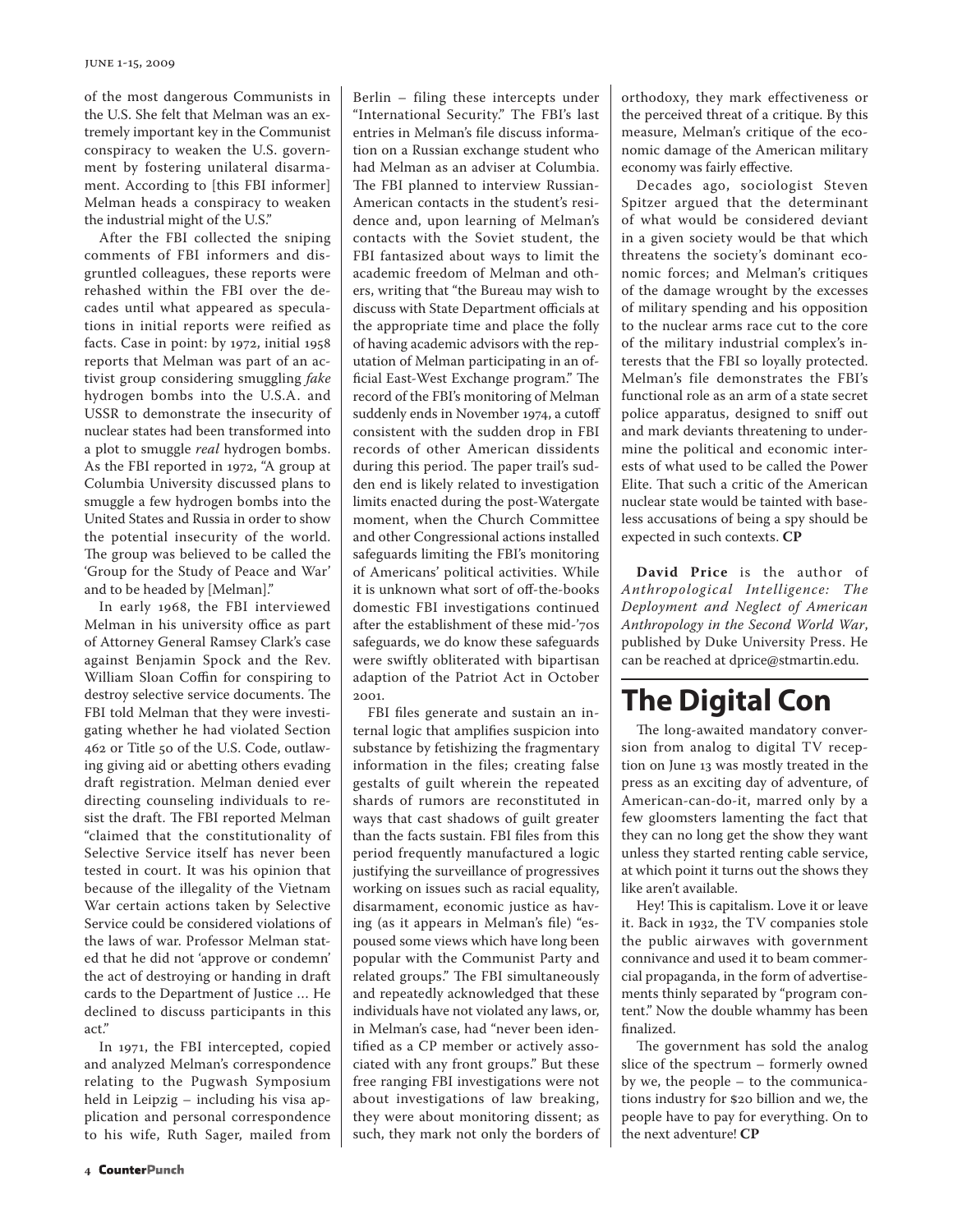**COCKBURN** CONTINUED FROM PAGE 1

U.S. air power and 70,000 foreign troops, has lost control of vast tracts of southern and eastern Afghanistan. Soon after the Taliban lost power in 2001, I drove from Kabul to the fortress city of Ghazni and then on to Qalat, Kandahar and Helmand. The road, a terrible 280-milelong rutted track of deep potholes and broken pieces of ancient tarmac, was dangerous, but it was still possible to get through. Eight years later, the road itself is in much better shape, but the journey is now far too risky for a foreigner to undertake.

A few days before I met him, one of the security companies Abdul Bayan uses was attacked by Taliban in Qalat, an impoverished dusty town in Zabul Province; seven of their men were killed and three captured. Daoud Sultanzoy, an anti-government member of the Afghan Parliament from Ghazni, said he no longer dared go back to the city he represented, though he was "as much afraid of the government having me shot as I am of the Taliban."

Herat is the largest city in western Afghanistan, an area that has been mostly free from violence since the overthrow of the Taliban. Even so, I could only get there by air from Kabul's tumbledown airport, because none of the roads are safe. The day after I arrived, I had a picnic lunch with a building contractor called Obaidullah Sidiqi in an orchard he owned near Herat airport. He said it was safe enough in Herat itself but not outside the city. As a Tajik, like the great majority of the people in Herat, Sidiqi could not safely enter Pashtun areas. "Last year," he said, "I had two construction contracts, one for a school and the other for a road, in districts where the Taliban are strong. I could only go there by growing my beard longer, so I looked like one of them, and pretending to be one of my own drivers. Even so, the main engineer on the road building project, who is a Pashtun, told me it was too dangerous for me to come back."

The extent of the Taliban uprising since 2006, just like support for the original Taliban takeover of Afghanistan in the 1990s, is limited by the movement's reliance on the Pashtun ethnic group. "I wish," Daoud Sokarzoy – himself a Pashtun – said, "we could get away from the idea that the all Pashtun are Taliban and all the Taliban are Pashtun." It may not be so easy to dispel the second idea. The solidarity of the Pashtun and the Taliban's safe havens in Pashtun areas of Pakistan explain the movement's resilience in the face of what appeared to be total defeat in 2001.

The Pashtun are the largest community in Afghanistan, but at 42 per cent of the population they are still a minority. The Taliban have no support among the Tajiks (27 per cent of Afghans), Hazara (9 per cent), Uzbeks (9 per cent), Aimak (4 per cent), Turkoman (3 per cent) or Baluch (2 per cent). Hostility between these ethnic groups was always there, but it was exacerbated by massacres during the civil wars of the 1990s and the Taliban's refusal, during their years

## **"It is not that the Taliban is very strong," one Afghan politician said, "but that the government is very weak." It is also highly corrupt, fourth in the world in this grim ranking.**

in power, to dilute their fanatical Sunni fundamentalism or share power with the non-Pashtun minorities. They didn't compromise, because they didn't have to, until 9/11, and the American intervention transformed the balance of power in Afghanistan.

The anti-Taliban coalition, the Northern Alliance, the core of which was Tajik with some Uzbek and Hazara support, had been confined to the mountainous northeast of the country and was on the verge of defeat. In 2001, it was not only rescued but put on the road to victory by Washington's decision to overthrow the Taliban government in retaliation for its backing for al-Qaida. A few months later, aided by American bombs and money and strengthened by Pakistan temporarily withdrawing support from the Taliban, Northern Alliance forces swept into Kabul; there was little resistance. Its leaders, to their own astonishment, were the new rulers of Afghanistan. They have never entirely lost their grip on power in the years since. Their palatial houses, often built

on land expropriated from the government, dominate expensive districts like Sherpoor. "I see them driving through Kabul," one Pashtun businessman said bitterly, "in their SUVs with smoked-glass windows and well-armed bodyguards, without knowing or caring how most Afghans exist."

I spent the months before the 2001 war living in a poor and dirty town called Jabal Saraj, 50 miles north of Kabul. It was held by the Northern Alliance; the front line with the Taliban ran a few miles to the south through the heavily populated Shomali Plain, one of the most fertile parts of Afghanistan. It is full of well-watered orchards, their irrigation systems fed by the rivers flowing out of the Hindu Kush. Most people here are Tajiks, who had seen the front swing backward and forward across the plain. The Taliban had tried to capture Jabal Saraj several times, but they never managed to hold it for long. The main bridge in town was a bizarre structure, constructed on top of a pile of wrecked Taliban armored cars. When I was there eight years ago, Jabal Saraj was a miserable place, cut off by the Taliban on three sides; its defenders' only line of retreat being up the Panjshir Valley, one of the world's great natural fortresses and the most important bastion of the Northern Alliance. The Taliban were rightly worried about their enemies being able to mass their forces within striking distance of the capital. It was from the Panjshir and the Shomali Plain that the Northern Alliance successfully stormed Kabul at the end of 2001.

The Tajiks of this part of Afghanistan have been on the winning side ever since. Security here is better than in the rest of the country, and there are few checkpoints. Dozens of blown-up bridges have been rebuilt, and the road is busy with trucks and petrol tankers on their way to and from the north of the country – Uzbekistan, Turkmenistan and Tajikistan. Most of the fruit and vegetables on sale in the capital are from Shomali; its towns and villages have a prosperous air. But it is the old warlords, the anti-Taliban military commanders, who have done best of all.

According to their critics, they have been pillaging Afghanistan ever since the war ended. At the time I was living in Jabal Saraj, the overall military commander of the Northern Alliance was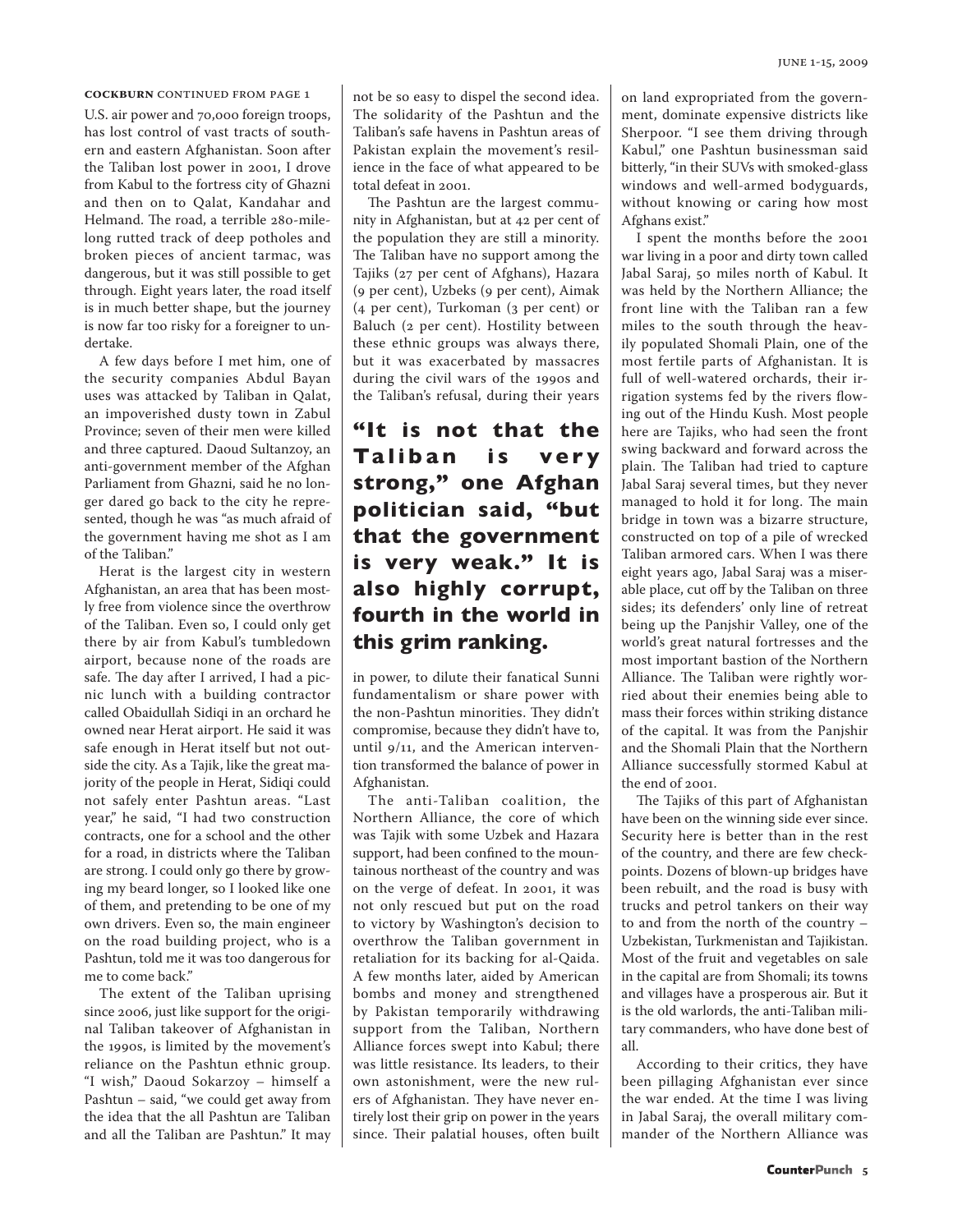General Mohammad Qasim Fahim. A month ago Fahim, now promoted to marshal, Afghanistan's highest military rank, was chosen by President Karzai to be his vice-presidential running mate in the election on August, 20. International observers were aghast. "To see Fahim back in the heart of government would be a terrible step backward for Afghanistan," Brad Adams of Human Rights Watch said. "He's one of the most notorious warlords in the country, with the blood of many Afghans on his hands." This is true, but he is one of many. Karzai's other vice-presidential candidate is the Hazara warlord Karim Khalili.

I used to visit Bashir Salangi, a tough warlord who commanded the Northern Alliance forces in the Salang Valley, a deep rocky gorge north of Jabal Saraj that ended in a long tunnel, which pierces the Hindu Kush mountains and is one of the few roads linking southern and northern Afghanistan. Salangi was notorious for having pretended in 1997 to defect to the Taliban. He allowed several thousand of their fighters to flood through the Salang tunnel, having persuaded them that they had outflanked the Northern Alliance forces; he then blew up the tunnel behind them, killing large numbers. Soon after the Northern Alliance's victory, Salangi became Kabul's police chief and within a couple of years was being accused of bulldozing houses in Sherpoor in order for the new elite to build their "poppy palaces," so named because it was supposed that they were paid for from the profits of the drugs trade. Other warlords have also done well.

At Bagram airport, along with other journalists, I used to climb up the halfdemolished control tower to be shown the Taliban front line by Baba Jan, an ex-Communist general. Later, he became a senior policeman in Kabul and is currently said to be in business, having won valuable contracts supplying the giant U.S. base at Bagram. Men like him, the surprise victors of 2001, became the powerbrokers of post-Taliban Afghanistan. Karzai is criticized at home and abroad for relying on these warlords, but he seems to have little choice, and his recipe for staying in power seems to work. His own victory in August's presidential election looks inevitable. He has faced down Washington's hostility, which was particularly vocal at the beginning of the year, when American officials cited the corruption and ineffectiveness of his administration. The U.S.A. has since reluctantly come to see that it has no real alternative to Karzai.

Though often derided as the "mayor of Kabul," he has shown himself deft at maneuvering between Afghan warlords, government officials, community leaders and foreign patrons. Last month, he secured the withdrawal of the presidential candidacy of Gul Agha Sherzai, the governor of Jalalabad and another former warlord, who was his only rival for the Pashtun vote. Given that the new president must have strong support from the Pashtun, none of the remaining presidential candidates stand much of a chance. "It is not that the Taliban is very strong," one Afghan politician said, "but that the government is very weak." It is also highly

## **The Afghan government has very little money, and donations from foreign governments make up 90 per cent of public expenditure.**

corrupt. In Transparency International's index of corruption, Afghanistan ranks fourth out of 180. "The whole country is criminalized," says Ashraf Ghani, the former finance minister and one of the presidential candidates, not likely to be elected. General Aminullah Amarkhail, the former head of security at Kabul airport, who was fired for his excessive zeal and success in arresting heroin smugglers, sees what is happening as wholesale looting rather than simple corruption. "You have to pay \$10,000 in bribes to get a job as a district police chief," he says, "and up to \$150,000 to get a job as chief of police anywhere on the border – because there you can make a lot of money." Two hours after arresting a notorious smuggler with eight bags of heroin on her, he received a phone call from the Interior Ministry, ordering him to release her and give her the drugs back. He says, she and her gang had a contract to smuggle 1,000 kilos of heroin out of Afghanistan.

At the other end of the country, the building contractor Obaidullah Sidiqi says that the award of government contract depends on bribery and nothing else: "You have shopkeepers winning construction contracts who have never built anything in their lives." More serious is the impact of corruption on the price of basic foodstuffs, which are more expensive in Afghanistan, despite its grim poverty, than in most of the rest of the world. "Wheat prices in April were 63 per cent higher than international prices," a recent World Food Program (WFP) report stated, so "food is still unaffordable to millions of Afghans." The WFP plans to feed eight million of the most vulnerable people across the country in 2009. Daoud Sultanzoy found that "because of corruption, a 70-kilo bag of flour costs 1,100 Afghanis in Pakistan and 2,700 in Afghanistan." Crooked customs officials and the need to pay protection money on the roads drive the price up.

In the list of the most corrupt countries in the world, Afghanistan comes just before Iraq. But in one respect, the impact of corruption in the two countries is very different. Iraq is an oil state with an annual budget of almost \$60 billion. The Afghan government has very little money, and donations from foreign governments make up 90 per cent of public expenditure. The policemen I saw in Kabul and Herat lackadaisically searching vehicles make about \$120 a month. The only way they can feed their families is to take bribes. A private soldier in the Iraqi army earns about \$600, and an officer who has graduated from university far more. The political landscape of Afghanistan is shaped by the country's terrible poverty. This was true before the fall of the Taliban, and it has been true ever since. Some 42 per cent of Afghanistan's population of 25 million earn less than \$1 a day, and average life expectancy is just 45. The female literacy rate is 18 per cent, only 23 per cent of the population have access to clean water, and 40-70 per cent of the workforce are unemployed. The wide variation in estimates of how many Afghans are without a job shows the government's own uncertainty about the means by which millions of Afghans are trying to survive. The failure of the Karzai government and its Western backers to make a dent in these grim figures explains why so many Afghans are disillusioned with both.

Afghanistan differs politically from Iraq in that in Afghanistan, the presence of U.S. and other troops was at first popular. In Iraq, the insurrection against the United States' occupation within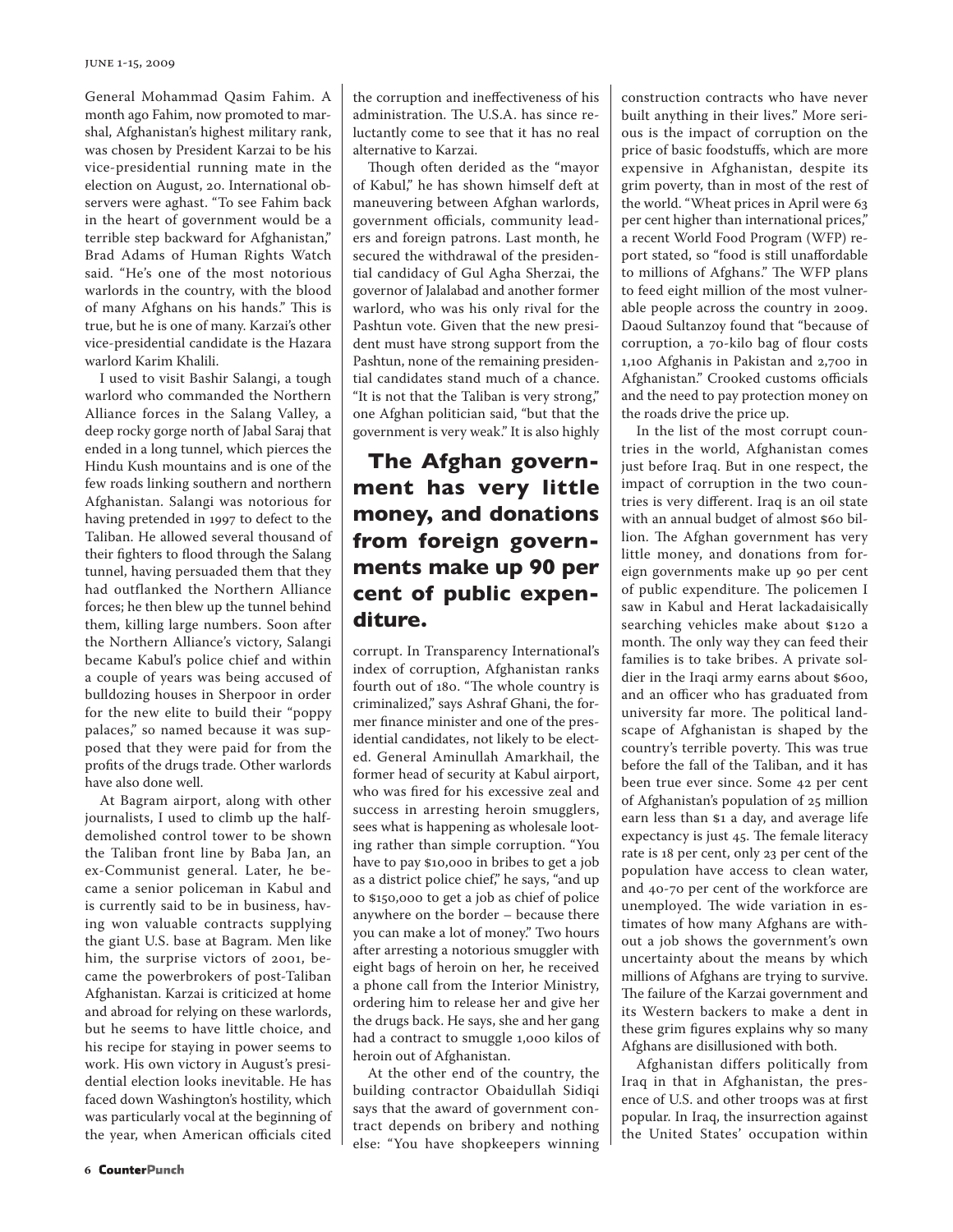the previously dominant Sunni community began within weeks of the fall of Baghdad. By contrast, most Afghans initially welcomed foreign forces on the grounds that they were at least better than the Taliban and the warlords.

But the latest opinion polls show Afghan confidence in the U.S. and the Afghan government plummeting. The number of Afghans who think that the U.S.A. is performing well in Afghanistan has more than halved from 68 per cent in 2005 to 32 per cent now. Support for the Taliban remains low, but 36 per cent now blame the continuing violence on the U.S., NATO, or the Afghan government; 27 per cent blame the Taliban. People are dubious about the U.S. troop reinforcements, the so-called Afghan "surge," doing them much good. The first of the extra forces promised by Obama are beginning to arrive in southern Afghanistan.

By the end of the year, some 30,000 American soldiers will be added to the 32,000 already there. Their goals will be to train and expand the Afghan security forces, possibly raising their number to 400,000, to support the central government and to provide protection for the civilian population. They should at least be able to open up the main roads, linking the main cities of southern Afghanistan. There is also to be a surge in civilian advisers, including lawyers and economists, to aid the Afghan government. Each of these, it has been estimated, will be paid between \$250,000 and \$500,000 and will live in an expensive house in Kabul, protected at even greater cost by a security company. Afghan-Americans, some of whom have lived in the U.S. for decades, are being hired to come back as translators at a cost of \$230,000 each a year. Plenty of indigenous Afghans speak English, but they are not trusted.

Meanwhile, in Farah Province, in the west of the country, the Taliban are hiring unemployed young men, giving them a weapon and paying them \$4 for each attack they make on local police checkpoints.

Will the surge work? The problem for the U.S. military is that whatever goodwill they have earned by building schools, roads and bridges can be quickly lost. A quarter of Afghans approve the use of armed force against U.S. or NATO forces, but this figure jumps to 44 per cent among those who have been shelled or

bombed by them. On May 4, the U.S. planes dropped 2,000-pound bombs on three mud-brick villages in Bala Buluk district, killing up to 140 people. The Afghan government, local human rights organizations and the villagers all agreed that only civilians had been killed. Enraged survivors drove a truck filled with severed limbs, heads and torsos to the local governor's office. Local shopkeepers went on strike in Farah town, and there were demonstrations among students at Kabul University.

Throughout the whole affair, the U.S. military produced more and more unlikely stories about what had happened, claiming that 60-65 of the dead were Taliban fighters and 20-35 civilians, but refusing, on grounds of security, to say how they knew this. Afghanistan's Independent Human Rights Commission, after extensive interviewing, said that 97 Afghans had been killed, of whom 65 were children and 21 women. It found that none was armed. Nor had they been used as human shields. At most, two Taliban were among the dead. The U.S. military is supposedly more sensitive about inflicting civilian casualties because of the Iraq war, but there is little sign of this in Afghanistan.

Three or four years ago, a U.S. surge against the Taliban would have stood a much better chance of lasting success. "These days, the government is seen as the enemy of the people," Daoud Sultanzoy says. "This strengthens the armed opposition because they are seen as the only alternative to it." The government's legitimacy in the eyes of Afghans has withered as it fails to provide security, services, employment or economic development. There is growing hostility to the presence of foreign forces, particularly in Pashtun areas where fighting continues. Recipes for counterinsurgency, devised in very different circumstances in Iraq, may not have much relevance in Afghanistan. It will be politically and militarily very difficult to seal off the Taliban from their safe havens in Pakistan. "The surge is a double-edged sword," Sultanzoy says. "If it instigates more violence, it will provoke more resistance." **CP**

**Patrick Cockburn** is the author of *The Occupation: War, resistance and daily life in Iraq* (Verso) and *Muqtada! Muqtada al-Sadr, the Shia revival and the struggle for Iraq* (Scribner).

## **Jim Webb's Attack on the American Gulag By Alexander Cockburn**

**On** June 11, Senator Jim Webb of Virginia introduced his bill to set up a bipartisan National Criminal Justice Commission. "We find of Virginia introduced his bill to set up a bipartisan National ourselves as a nation," Webb declared, "in the midst of a profound, deeply corrosive crisis," namely "the national disgrace of our present criminal justice system" and "the disintegration of this system, day by day and year by year." This "is dramatically affecting millions of lives, draining billions of dollars from our economy, destroying notions of neighborhood and family in hundreds of communities across the country, and – most importantly – it is not making our country a safer or a fairer place." True words.

The goal of Webb's legislation? To establish a national commission to examine and reshape America's entire criminal justice system, the first such effort in more than forty years. Its aims, as outlined by Webb, are to refocus incarceration policies on criminal activities that threaten public safety; to lower the incarceration rate; to decrease prison violence; to improve prison administration; to establish meaningful re-entry programs for former offenders; to reform drug laws; to improve treatment of the mentally ill; to improve responses to international and domestic activity by gangs and cartels.

Webb compared the implications of his bleak data to the financial meltdown that has already eaten a trillion dollars of public funds and the "War on Terror" that has eaten another trillion, plus tens of thousands of lives.

America has 5 per cent of the world's population but 25 per cent of the world's known prison population; 7.3 million incarcerated, on probation or on parole; 2.38 million are in prison – five times the world's average rate. Imprisoned drug offenders are up from 41,000 in 1980 to 500,000 by 2008, a significant percentage of them with no history of violence or high-level drug activity. ; there is extreme disproportion in the drug sentencing – blacks have roughly the same drug-use rate as whites but are 7 times more likely to go to prison where there's hopeless overcrowding with all hope abandoned and extremely high recidivism rates. Four times as many mentally ill people are in